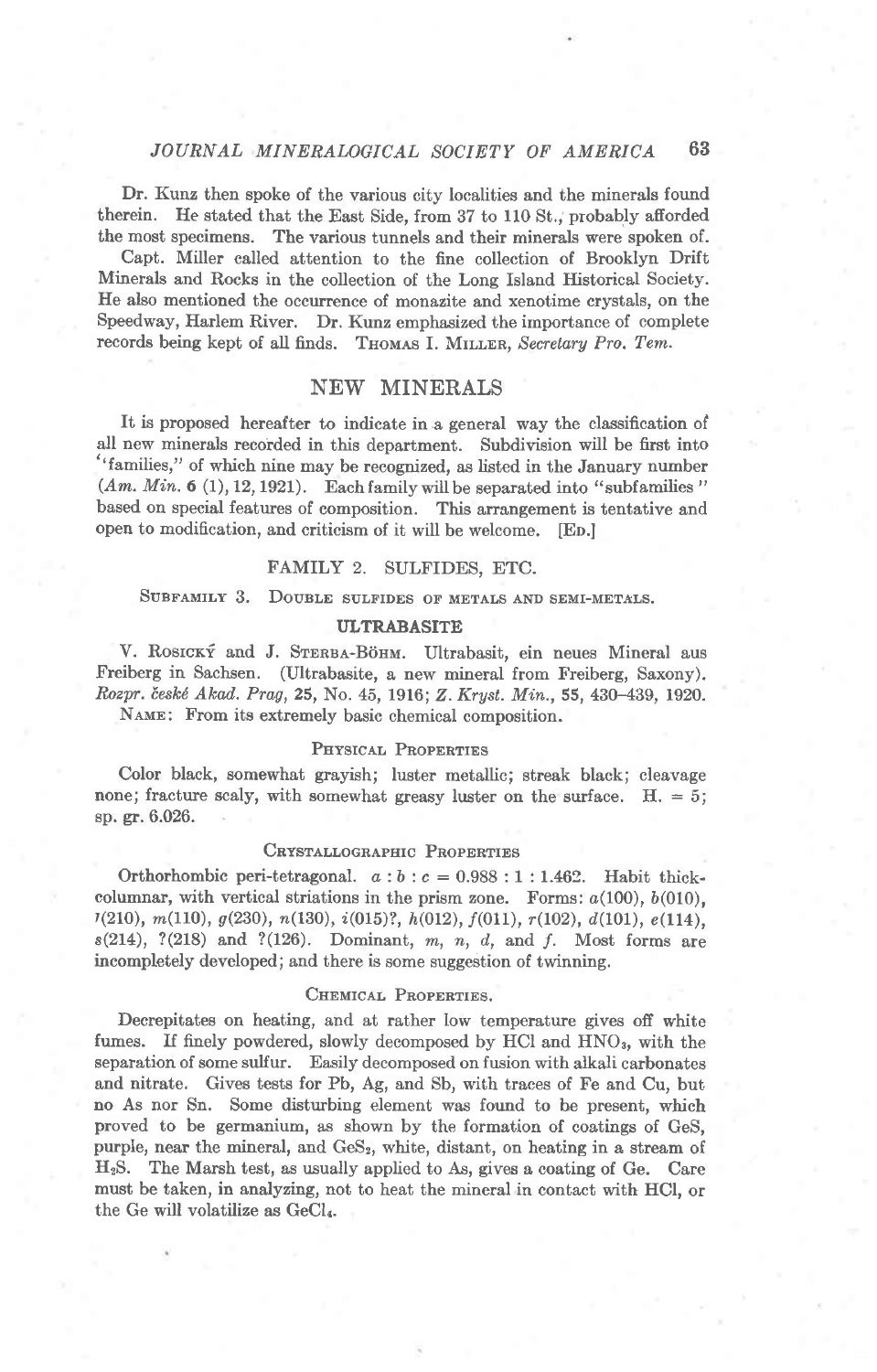# 64 THE AMERICAN MINERALOGIST

For quantitative analysis the mineral was treated with dil.  $HNO<sub>3</sub>$ , evapd. to dryness, and taken up with  $H<sub>2</sub>O$ , whereupon the Sb and Ge oxides remained insoluble. The solid was treated with  $15\%$  KOH, whereupon the Sb and Ge dissolved, leaving Pb and Ag insoluble. The Sb and Ge were turned into Na-sulfosalts, treated with dil.  $H_2SO_4$ , and the  $Sb_2S_3$  filtered off on a gooch crucible in a stream of  $CO<sub>2</sub>$ . The filtrate was strongly acidified, and  $H<sub>2</sub>S$  led in, the precipitated  $\text{GeS}_2$  being treated as was Sb. The sepn. is only approximate, but the best that could be done under the circumstances. The other elements were determined in the usual ways.

The composition proved to be: Ag 22.35, Pb 54.16, Cu O.47, Fe 0.25, Sb 4.60, Ge 2.20, S 16.15, sum 100.18 $\%$ . This is regarded as corresponding to  $11Ag_2S.28 PbS.2Sb_2S_3.3GeS_2$ , with 1.6 excess sulfur; or  $Ag_{22}Pb_{23}Sb_4Ge_3S_5$ . The mineral thus belongs toward the basic end of the sulfogermanates.

#### OCCURRENCE

Observed on two specimens collected by an English mineralogist, Walker, in 1829 and 1833, at the Himmelfurst mine, Freiberg. They show granite with a crust of quartz and rhodochrosite, on these galenite crystals, and still later the ultrabasite crystals, 8 x 5 mm. in size. Over the two last are tiny proustite crystals, and the whole is covered by a second generation of quartz.

#### **DISCUSSION**

[A somewhat simpler formula would be  $6Ag_2S.16PbS:2GeS_2S_2S_3S_1$ , or  $2 \times \text{Ag}_6\text{Pb}_8\text{GeSbS}_{15}$ . Theory: Ag 21.8, Pb 55.6, Ge 2.4, Sb 4.0, S 16.2, sum 100.0%. The ratio of basic sulfides to acidic ones is about  $7:1$ , which brings the mineral between the divisions containing beegerite (6 : 1) and polybasite  $(8:1)$  in a classification based on this ratio.] E. T. W.

#### FAMILY 7. PHOSPHATES, ARSENATES, ETC.

#### SUBFAMILY 1. ARSENITES AND RELATED COMPOUNDS.

#### ARMANGITE

G. AMINOFF and R. MAUZELIUS: Armangite, a new arsenite from Langbanshyttan. Geol. Fören. Förh. 42 (5), 301-309, 1920.

NAME: From its chief chemical components, arsenic and manganese.

#### PHYSICAL PROPERTIES

Color black, in microscopic sections brown to yellow. Streak brown. Form minute crystals.  $H = 4$ . Sp. gr. 4.23.

#### CRYSTALLOGRAPHIC PROPERTIES

Hexagonal, rhombohedral.  $c = 1.3116$ ,  $p_0 = 0.8744$ . Habit prismatic-Forms:  $c(0001)$ ,  $b(11\overline{2}0)$ ,  $p(11\overline{2}1)$ ,  $f(11\overline{2}2)$ . Cleavage poor parallel to c.

#### OPTICAL PROPERTIES

Uniaxial,  $\frac{1}{\sqrt{1-\frac{1}{\pi}}}$  Refractive indices higher than solutions of S in methylene iodide  $(1.79)$  but lower than  $S(1.93)$ . Birefringence weak. No pleochroism.

#### CHEMICAL PROPERTIES

Essentially manganese ortho-arsenite,  $Mn_3(AsO_3)_2$ . (Theory MnO 51.8,  $As<sub>2</sub>O<sub>3</sub>$  48.2%). The mean of several analyses by Mauzelius on 0.5-0.8 gr. of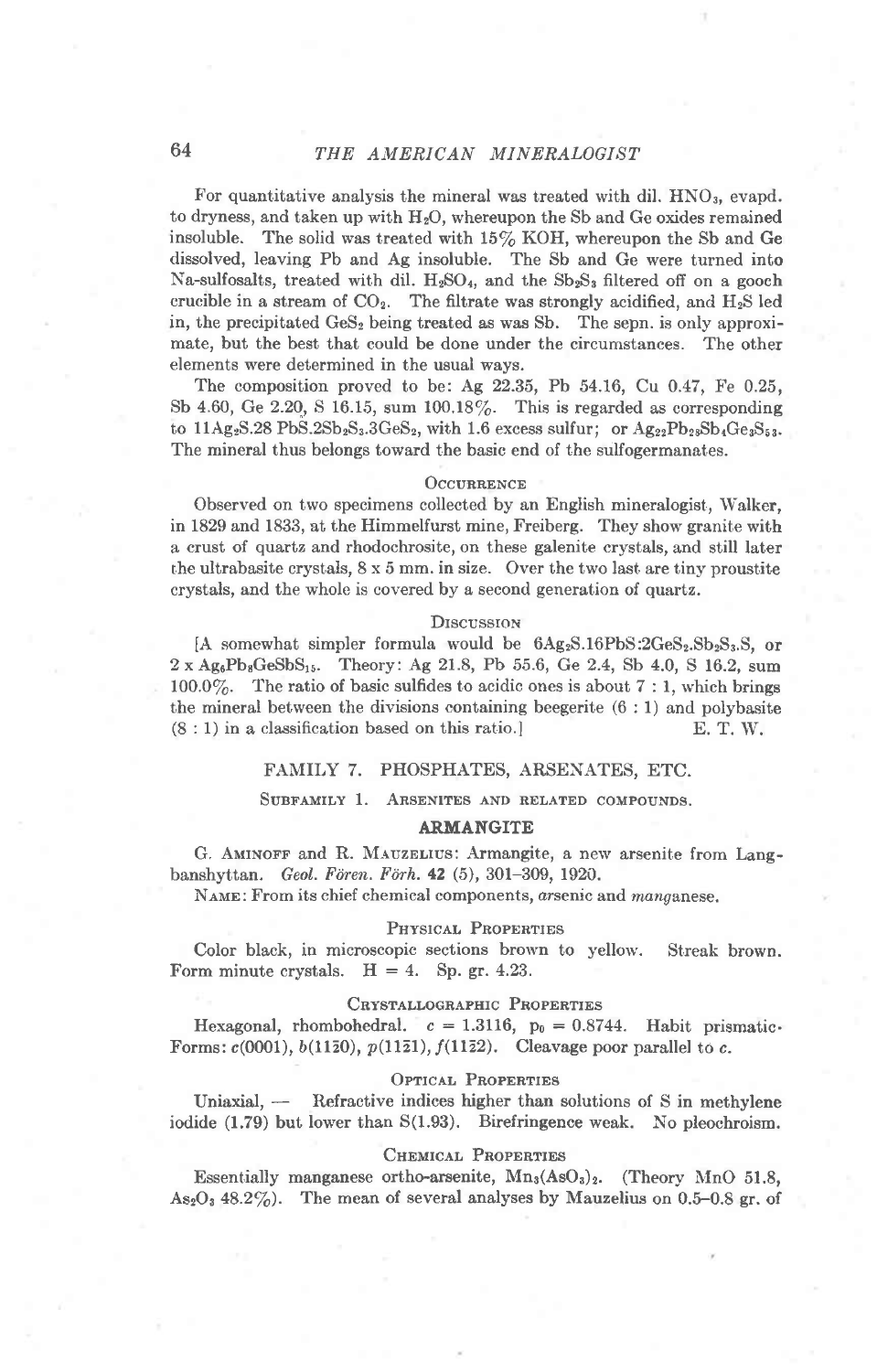material gave: As<sub>2</sub>O<sub>3</sub> 42.92, Sb<sub>2</sub>O<sub>3</sub> 0.40, PbO 0.32, FeO 2.19, MnO 45.06, CaO 2.83, MgO 0.49, H<sub>2</sub>O 0.71, CO<sub>2</sub> 5.08, insoluble 0.20, sum 100.20 per cent. The CO<sub>2</sub>, CaO, MgO and some FeO are present as admixed carbonates.

## **OCCURRENCE**

Occurs at Langbanshyttan, Sweden, where found by G. Flink in 1919, associated with calcite, barite, fluorite, hematite, and two minerals resembling pyroaurite (?) and ecdemite (?). S. G. G.

## **DISCUSSION**

[May be accepted as a new species, but the composition must be regarded as inadequately established. To be placed in a group of phosphate-arsenate minerals abnormally low in  $P_2O_5$  or As<sub>2</sub>O<sub>5</sub>, or possibly containing As<sub>2</sub>O<sub>3</sub>.

W. F. F.]

## FAMILY 7. PHOSPHATES, ARSENATES, ETC.

#### SUBFAMILY 8. SULFO-PHOSPHATES.

## **PHOSPHOPHYLLITE**

H. LAUBMANN and H. STEINMETZ: Phosphatführende Pegmatite des Oberpfälzer und Bayerischen Waldes. (Phosphate-bearing pegmatites of the Upper Palatinate and Bavarian Forest Region). Z. Kryst. Min., 55, 523-586, 1920; this mineral, 565-568.

NAME: From the composition, a *phosphate*, and the marked cleavage into sheets (phylla).

#### PHYSICAL PROPERTIES

Colorless to pale bluish green; luster vitreous; transparent; cleavage c, perfect, also good on a and b.  $H = 3-4$ ; sp. gr. 3.081.

## CRYSTALLOGRAPHIC PROPERTIES

Monoclinic holohedral.  $a : b : c = 1.0381 : 1 : 1.7437; \beta = 89^{\circ} 32'$ . Forms:  $a(100), c(001), q(011), k(012), g(021), s(102), \rho(101), \tau(103), \lambda(125), o(123),$  $\omega(\bar{1}23)$  and  $\pi(\bar{1}21)$ . One type shows plates parallel to a, the other is more or less prismatic. The former is often, the latter always, twinned on c.

# OPTICAL PROPERTIES

Mean  $n = 1.65$ ; birefringence 0.025. Axial plane b; cleavage flakes have the bisectrix outside the field of view.  $2E = 75^{\circ}$ ; sign --

#### CHEMICAL PROPERTIES

Analysis by Dr. Spengel, after deducting 3.66% insoluble matter: FeO 14.35, CaO 5.42, BaO 0.96, MgO 12.75, K<sub>2</sub>O 9.00, Al<sub>2</sub>O<sub>3</sub> 6.48, P<sub>2</sub>O<sub>5</sub> 27.38, SO<sub>3</sub> 9.71,  $H_2O$  13.95, sum 100%. Some specimens contain Mn also. Suggested to correspond to  $3R_3P_2O_8 + 2Al(OH)SO_4 + 9H_2O$ . [Since apparently formed under oxidizing conditions, much of the iron is probably ferric. Abstr.]

#### **OCCURRENCE**

A late development in cavities in corroded triplite at the pegmatite quarry at Habendorf. In this locality beside the usual pegmatite minerals (also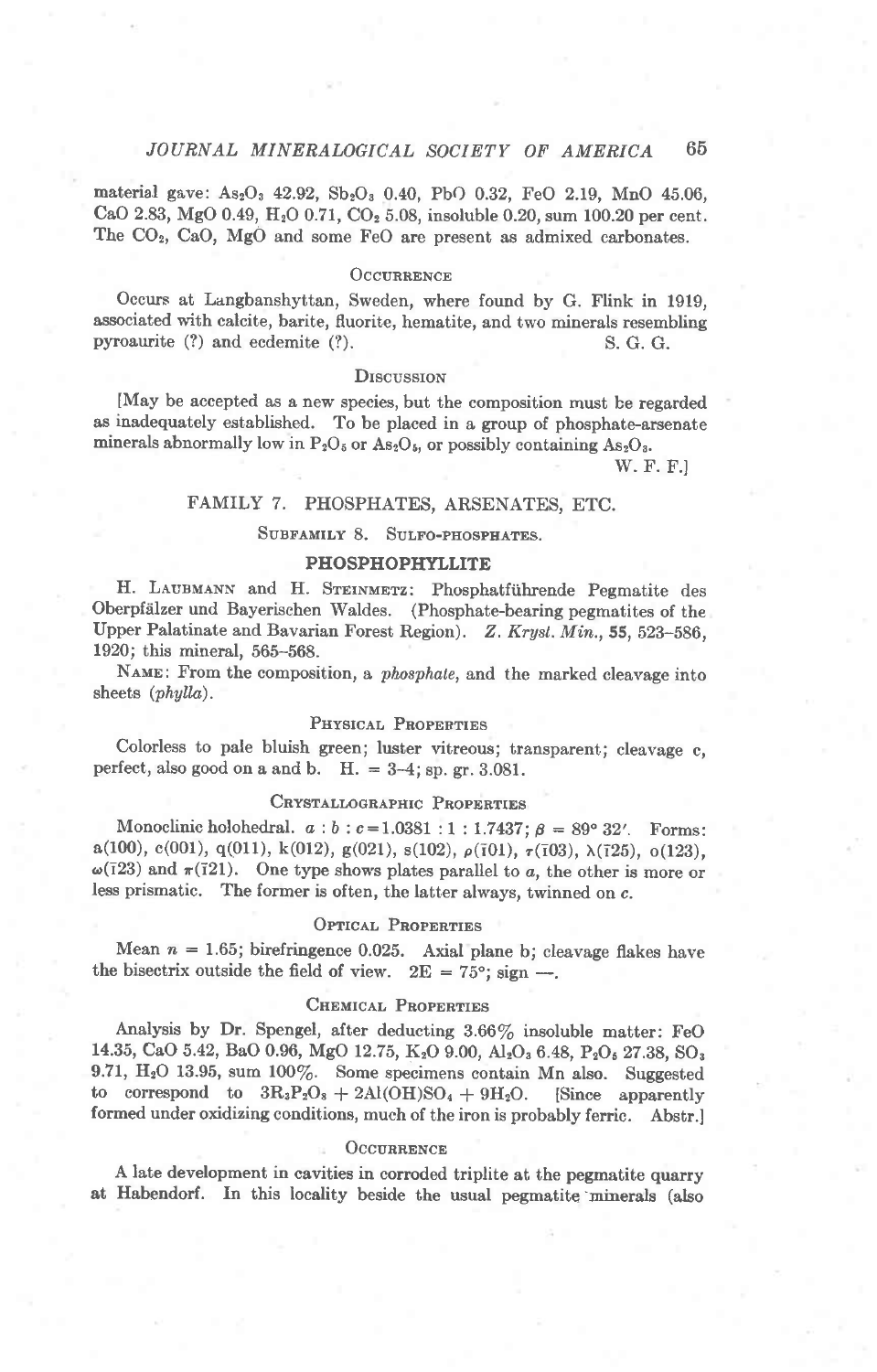# 66 THE AMERICAN MINERALOGIST

natrolite and sphalerite), triplite is very abundant; it contains  $28.66\%$  MnO and shows rough crystals agreeing approximately in angles with wagnerite. Triphylite isalsopresent, showing 11.40 MnO. Both heterosite and purpurite occur as alteration products. Triploidite could be identified by its optical properties. Apatite is abundant, and analysis of one variety showed  $4.93\%$ MnO, making it a "manganapatite." Columbite in association with autunite is frequent. Secondary phosphates include vivianite (described crystallographically), dufrenite (called "kraurite"), cacoxenite associated with "xanthoxene" (described below), some fairfieldite (identified optically), phospho' siderite, and strengite. The new minerals phosphophyllite (above) and "phosphoferrite" (below) are associated with the last seven.

#### DISCUSSION

[May be accepted as a new species, altho the composition needs further study. It is evidently related to the beudantite group, especially to harttite,.  $SrO.2Al<sub>2</sub>O<sub>3</sub> P<sub>2</sub>O<sub>5</sub> SO<sub>3</sub> 5H<sub>2</sub>O$ . This relationship may be brought out by writing the formula of phosphophyllite:  $K_2O.8(Mg, Fe)O.3(Al, Fe)_2O_3.3P_2O_5.$  $2{\rm SO}_3.12{\rm H}_2{\rm O}$ , which requires about : K<sub>2</sub>O 6, RO 28, R<sub>2</sub>O<sub>3</sub> 20, P<sub>2</sub>O<sub>5</sub> 28, SO<sub>3</sub> 11<br>and H<sub>2</sub>O 14%. and  $H_2O$  14\%.

#### FAMILY 7. PHOSPHATES, ARSENATES, ETC. DOUBTFUL SPECIES.

#### Kreuzbergite

LAUBMANN and STEINMETZ, op. cit., 551-552. NAME: after the locality, the Kreuzberg.

#### PHYSICAL PROPERTIES.

Color, white to yellowish; cleavage pinacoidal (c). Sp. gr. 2.139.

#### CRYSTALLOGRAPHIC PROPERTIES

Orthorhombic holohedral.  $a:b:c= 0.3938:1:0.5261$ . Forms: b(010),  $o(111)$ ,  $q(011)$ . The pyramid is dominant.

#### OPTICAL PROPERTIES

Mean  $n = 1.62$ ; birefr. = 0.02; optic axial plane (001); 2V about 90°;  $sign -$ 

#### CHEMICAL PROPERTIES

Only sufficient material for qualitative analysis was available. Chiefly an Al phosphate, with little Fe, Mn,  $H<sub>2</sub>O$ , and doubtful F.

#### OCCURRENCE

Of late formation, in cavities in quartz, often on corroded earlier phosphates in pegmatite at the Kreuzberg of Pleystein. Among these, triplite was identified by its optical properties and an analysis, showing 25.42 MnO. Apatite of probable primary origin is present. The secondary phosphates form the following series: (1) Dufrenite (kraurite); (2) strengite, phosphosiderite, and the new mineral kreuzbergite; (3) vivianite, beraunite and cacoxenite; and (4) "Eisenpecherz" (colloidal iron hydroxide). The strengite crystals are described in detail;  $a : b : c = 0.8663 : 1 : 0.9776$ ; analysis gave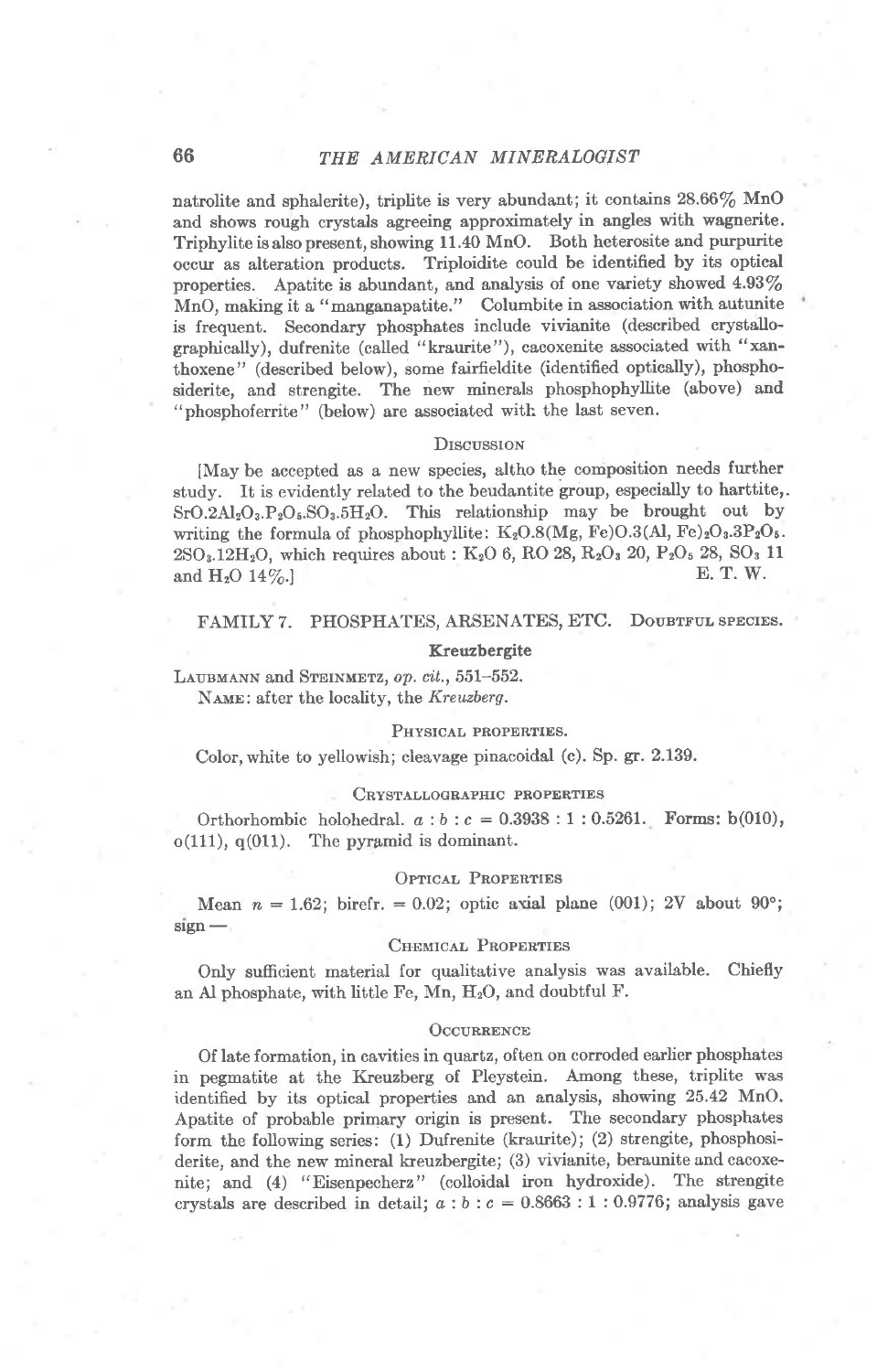the normal formula,  $Fe<sub>2</sub>O<sub>3</sub>$ ,  $P<sub>2</sub>O<sub>5</sub>$ ,  $8H<sub>2</sub>O$ , altho there is a difficultly explainable excess of Fe. The phosphosiderite is also fully described;  $a : b : c = 0.5456$ : 1 : 0.8905; analysis agreed well with  $Fe<sub>2</sub>O<sub>3</sub> P<sub>2</sub>O<sub>5</sub>$ .7H<sub>2</sub>O. The appearances of all the phosphate minerals in thin section are described.

In many respects this pegmatite resembles two others, of which full descriptions are given. That at Marchaney contains tourmaline, garnet, mica, sillimanite, staurolite, graphite, and various phosphates, the principal one being vivianite, with intergrown "kraurite" (dufrenite), and triplite.

That at Wildenau-Plössberg contains among other minerals beryl, pyrite and arsenopyrite. There are also large masses of triplite, and some secondary apatite, dufrenite, cacoxenite, beraunite, phosphosiderite, and strengite; a mineral in minute rhombic crystals with  $n = 1.60$  to 1.65, probably reddingite; and also columbite and autunite.

## DISCUSSION

Noted to be crystallographically distinct from lucinite. [But if  $a$  is doubled, gives  $a:b:c = 0.7876:1:0.5261$ , which is very close to childrenite, Fe''  $Al(OH)<sub>2</sub>PO<sub>4</sub>.H<sub>2</sub>O$ , with  $a:b:c=0.7780:1:0.5258$ , and as it may well represent a variety of that species, with its properties somewhat modified by isomorphous replacement, it should not as yet be assigned species rank.] E. T. W.

# FAMILY 7. PHOSPHATES, ARSENATES, ETC. DOUBTFUL SPECIES.

## Phosphoferrite

LAUBMANN and STEINMETZ, op. cit., pp. 569-570. NAME: from its composition, phosphate of iron (ferrum).

## PHYSICAL PROPERTIES

In dense to columnar crystalline masses. Luster strongly greasy; color white to yellowish or pale greenish. Cleavage partial in one direction; fracture splintery to conchoidal.  $H=4-5$ ; sp. gr. 3.165. Optically biaxial,  $+$ , otherwise similar to phosphophyllite (above).

## CHEMICAL PROPERTIES

Analysis by Dr. Spengel gave, after deducting  $5.13\%$  insoluble matter: FeO 42.89, MnO 2.62, CaO 5.63, MgO 6.59, P<sub>2</sub>O<sub>5</sub> 37.31, ign. 4.96, sum 100.00%. This is suggested to correspond to an acid phosphate,  $H_6R''$ , (PO<sub>4</sub>)<sub>8</sub> [but the "ign." may be in part F.]

#### OCCURRENCE

In quartz, mica, sphalerite, and triphylite or triploidite, in the pegmatite at Habendorf.

#### **Discussion**

[The data are insufficient to justify considering this species established. It is rather near sarcopside  $(Am. Min. 5, 99-102, 1920)$  which has RO 62,  $P<sub>2</sub>O<sub>5</sub>$  35 and F 5%, and it may be the hydroxy-representative of that mineral,  $R_7(OH)_2(PO_4)_4.$  E. T. W.